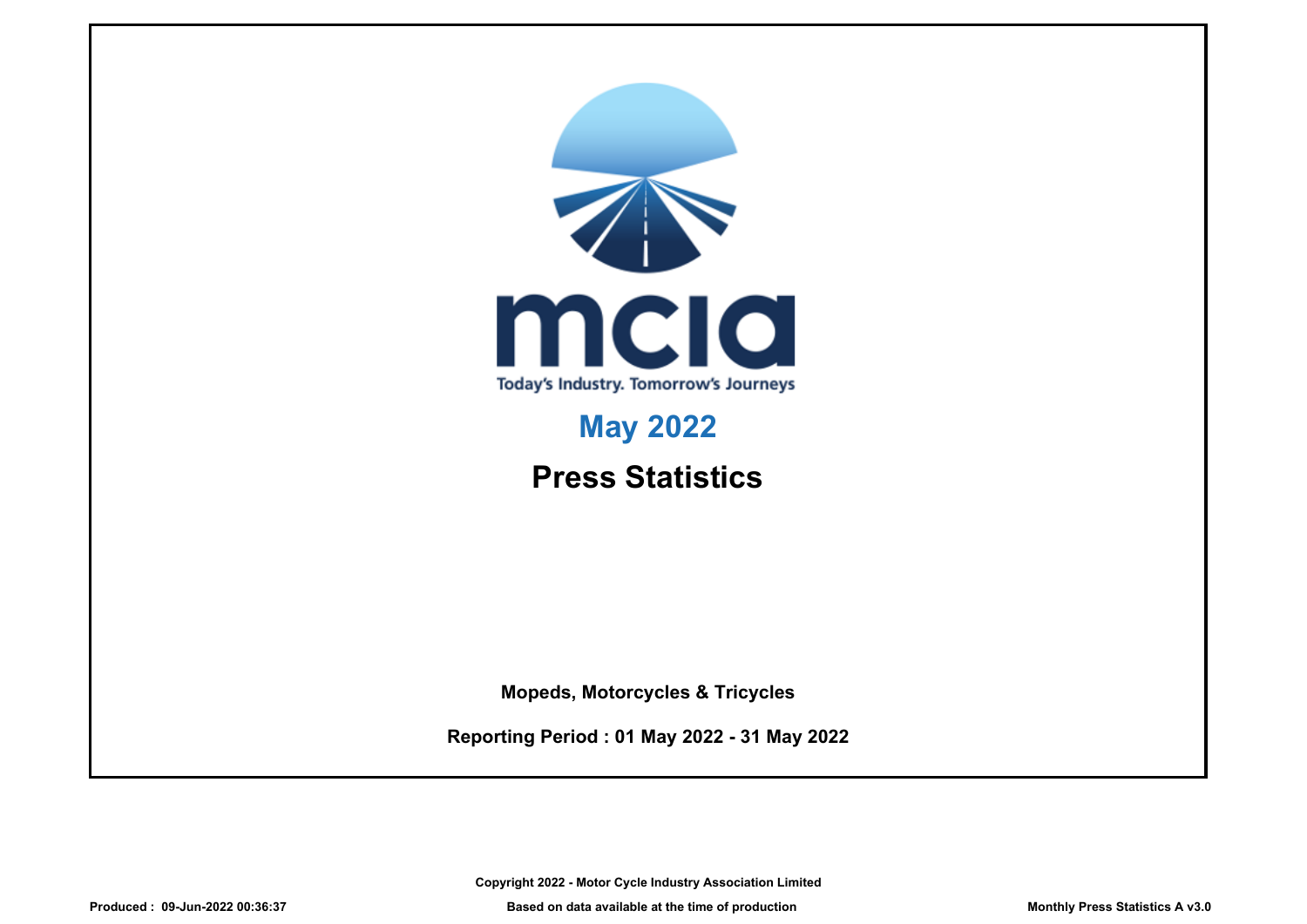



## **Month and Year to Date Comparisons for New Registrations by Style**

| <b>MOPEDS</b>                                                 | <b>May 2022</b> | <b>May 2021</b> | % Change | <b>May 2022</b><br><b>YTD</b> | <b>May 2021</b><br>YTD        | % Change |
|---------------------------------------------------------------|-----------------|-----------------|----------|-------------------------------|-------------------------------|----------|
| <b>NAKED</b>                                                  | 51              | 90              | $-43.3%$ | 266                           | 232                           | 14.7%    |
| <b>OTHER</b>                                                  | 109             | 89              | 22.5%    | 419                           | 283                           | 48.1%    |
| <b>SCOOTER</b>                                                | 442             | 492             | $-10.2%$ | 2,332                         | 1,919                         | 21.5%    |
| <b>TOTAL MOPEDS</b>                                           | 602             | 671             | $-10.3%$ | 3,017                         | 2,434                         | 24.0%    |
| <b>MOTORCYCLES</b>                                            | <b>May 2022</b> | <b>May 2021</b> | % Change | <b>May 2022</b><br><b>YTD</b> | <b>May 2021</b><br><b>YTD</b> | % Change |
| <b>ADVENTURE</b>                                              | 1,966           | 2,384           | $-17.5%$ | 9,490                         | 7,559                         | 25.5%    |
| <b>COMPETITION</b>                                            | 537             | 475             | 13.1%    | 2,884                         | 2,481                         | 16.2%    |
| <b>CUSTOM</b>                                                 | 821             | 1,044           | $-21.4%$ | 3,496                         | 2,686                         | 30.2%    |
| <b>MODERN CLASSIC</b>                                         | 1,270           | 1,267           | 0.2%     | 5,042                         | 4,101                         | 22.9%    |
| <b>NAKED</b>                                                  | 2,572           | 3,357           | $-23.4%$ | 9,720                         | 9,589                         | 1.4%     |
| <b>ROAD SPORT</b>                                             | 1,028           | 872             | 17.9%    | 4,243                         | 3,080                         | 37.8%    |
| <b>SCOOTER</b>                                                | 2,720           | 2,941           | $-7.5%$  | 11,839                        | 9,862                         | 20.0%    |
| TOURING                                                       | 318             | 279             | 14.0%    | 1,328                         | 1,026                         | 29.4%    |
| <b>UNSPECIFIED</b>                                            | 5               | 10              | $-50.0%$ | 21                            | 40                            | $-47.5%$ |
| <b>TOTAL MOTORCYCLES</b>                                      | 11,237          | 12,629          | $-11.0%$ | 48,063                        | 40,424                        | 18.9%    |
| <b>TRICYCLES</b>                                              | <b>May 2022</b> | <b>May 2021</b> | % Change | <b>May 2022</b><br><b>YTD</b> | <b>May 2021</b><br><b>YTD</b> | % Change |
| <b>OTHER</b>                                                  | 33              | 51              | $-35.3%$ | 100                           | 176                           | $-43.2%$ |
| <b>SCOOTER</b>                                                | 58              | 47              | 23.4%    | 260                           | 208                           | 25.0%    |
| <b>TOTAL TRICYCLES</b>                                        | 91              | 98              | $-7.1%$  | 360                           | 384                           | $-6.3%$  |
| <b>SUMMARY</b>                                                | <b>May 2022</b> | <b>May 2021</b> | % Change | May 2022<br><b>YTD</b>        | <b>May 2021</b><br>YTD        | % Change |
| <b>Total Scooters</b>                                         | 3,220           | 3,480           | $-7.5%$  | 14,431                        | 11,989                        | 20.4%    |
| Total Mopeds, Motorcycles &<br>Tricycles (excluding Scooters) | 8,710           | 9,918           | $-12.2%$ | 37,009                        | 31,253                        | 18.4%    |
| <b>TOTAL REGISTRATIONS</b>                                    | 11,930          | 13,398          | $-11.0%$ | 51.440                        | 43,242                        | 19.0%    |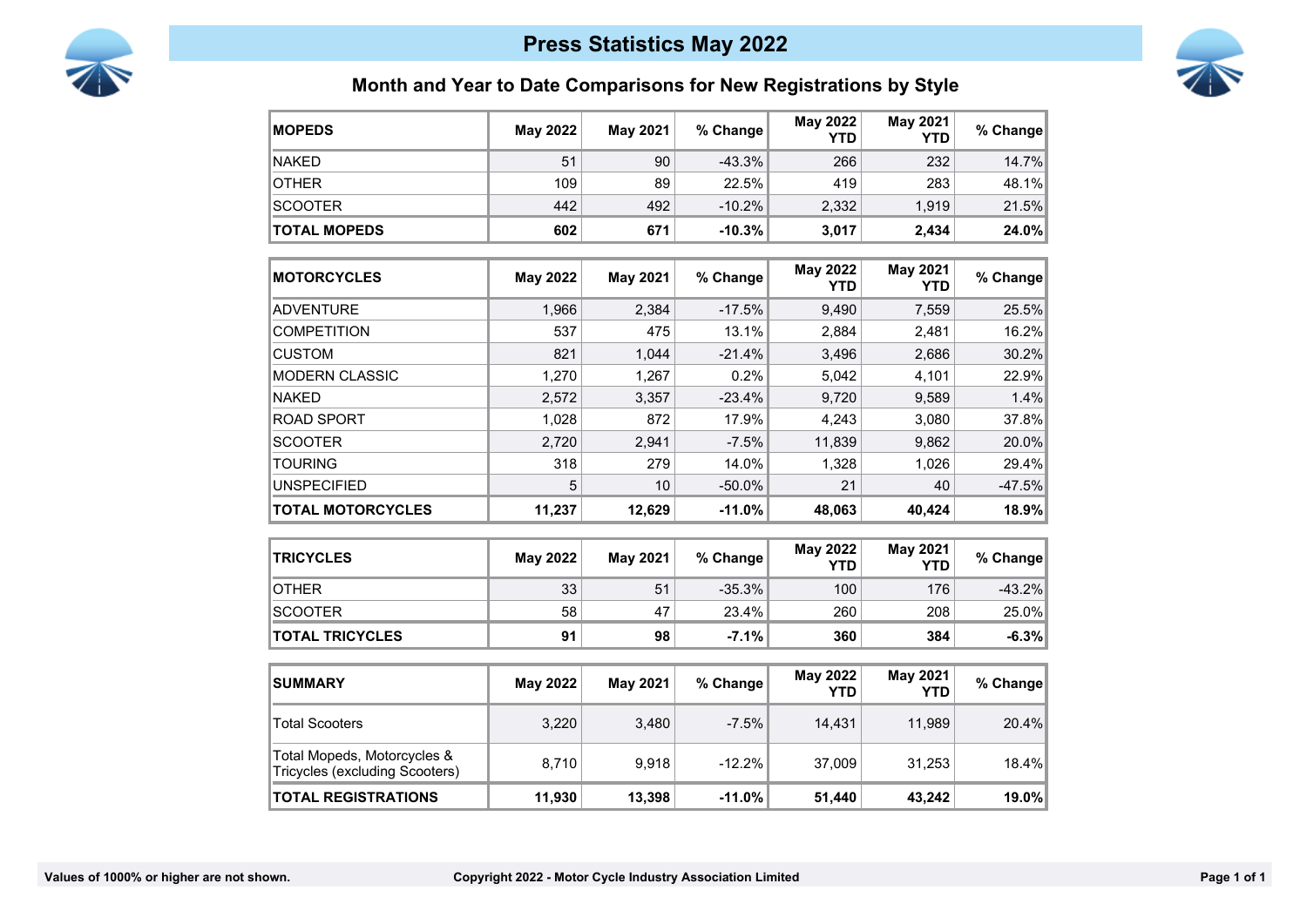





## **Month and Year to Date Comparisons for New Registrations by Band**

| <b>ENGINE BAND - ALL</b>   | <b>May 2022</b> | <b>May 2021</b> | % Change  | <b>May 2022</b><br>YTD | May 2021<br>YTD | % Change |
|----------------------------|-----------------|-----------------|-----------|------------------------|-----------------|----------|
| $ 0\text{-}50\mathrm{cc} $ | 917             | 927             | $-1.1\%$  | 4,678                  | 3,549           | 31.8%    |
| 51-125cc                   | 4,098           | 4,783           | $-14.3\%$ | 16,515                 | 14,651          | 12.7%    |
| 126-650cc                  | 2,391           | 2,374           | 0.7%      | 10,805                 | 8,435           | 28.1%    |
| 651-1000cc                 | 2.465           | 2,784           | $-11.5%$  | 10,581                 | 8,705           | 21.6%    |
| Over 1000cc                | 2.059           | 2,530           | $-18.6\%$ | 8,861                  | 7,902           | 12.1%    |
| <b>TOTAL REGISTRATIONS</b> | 11,930          | 13,398          | $-11.0\%$ | 51,440                 | 43,242          | 19.0%    |

| <b>POWER BAND - ELECTRIC</b> | <b>May 2022</b> | <b>May 2021</b> | % Change | <b>May 2022</b><br><b>YTD</b> | <b>May 2021</b><br><b>YTD</b> | % Change |
|------------------------------|-----------------|-----------------|----------|-------------------------------|-------------------------------|----------|
| Under 1kw                    | 12              | 13              | $-7.7%$  | 69                            | 25                            | 176.0%   |
| $1-4kw$                      | 396             | 436             | $-9.2%$  | 2,371                         | 1,643                         | 44.3%    |
| 4-11kw                       | 86              | 11              | 681.8%   | 302                           | 64                            | 371.9%   |
| 11-15kw                      | 4               |                 | $0.0\%$  | 69                            | $\overline{2}$                | 3,350.0% |
| 15-35kw                      | 4               |                 | 300.0%   | 12                            | 18                            | $-33.3%$ |
| Over 35kw                    | 13              | 11              | 18.2%    | 58                            | 42                            | 38.1%    |
| Unknown                      | 52              | 37              | 40.5%    | 175                           | 192                           | $-8.9%$  |
| <b>TOTAL REGISTRATIONS</b>   | 567             | 509             | 11.4%    | 3,056                         | 1,986                         | 53.9%    |

| UK POWERED TWO WHEELER MARKET BACKGROUND INFORMATION (Dept for Transport) |                                      |                                                              |  |  |  |
|---------------------------------------------------------------------------|--------------------------------------|--------------------------------------------------------------|--|--|--|
| <b>NO. OF MOTORCYCLES IN USE</b>                                          | <b>MOTORCYCLES RIDER TEST PASSES</b> | TOTAL DISTANCE (KM) TRAVELLED BY MOTORCYCLE                  |  |  |  |
| 1.26 Million (UK)<br>2017                                                 | 40.0 thousand<br>2017/18             | 4.6 billion km (2.8 billion miles)<br>2017<br>$\mathbb{R}^n$ |  |  |  |
| 1.28 Million (UK)<br>2018                                                 | 38.4 thousand<br>2018/19             | $\therefore$ 4.4 billion km (2.7 billion miles)<br>2018      |  |  |  |
| 1.27 Million (UK)<br>2019                                                 | 36.2 thousand<br>2019/20             | 4.8 billion km (3.0 billion miles)<br>2019<br>$\mathbb{R}^n$ |  |  |  |
| 1.29 Million (UK)<br>2020                                                 | 2020/21<br>16.0 thousand             | 4.0 billion km (2.5 billion miles)<br>2020                   |  |  |  |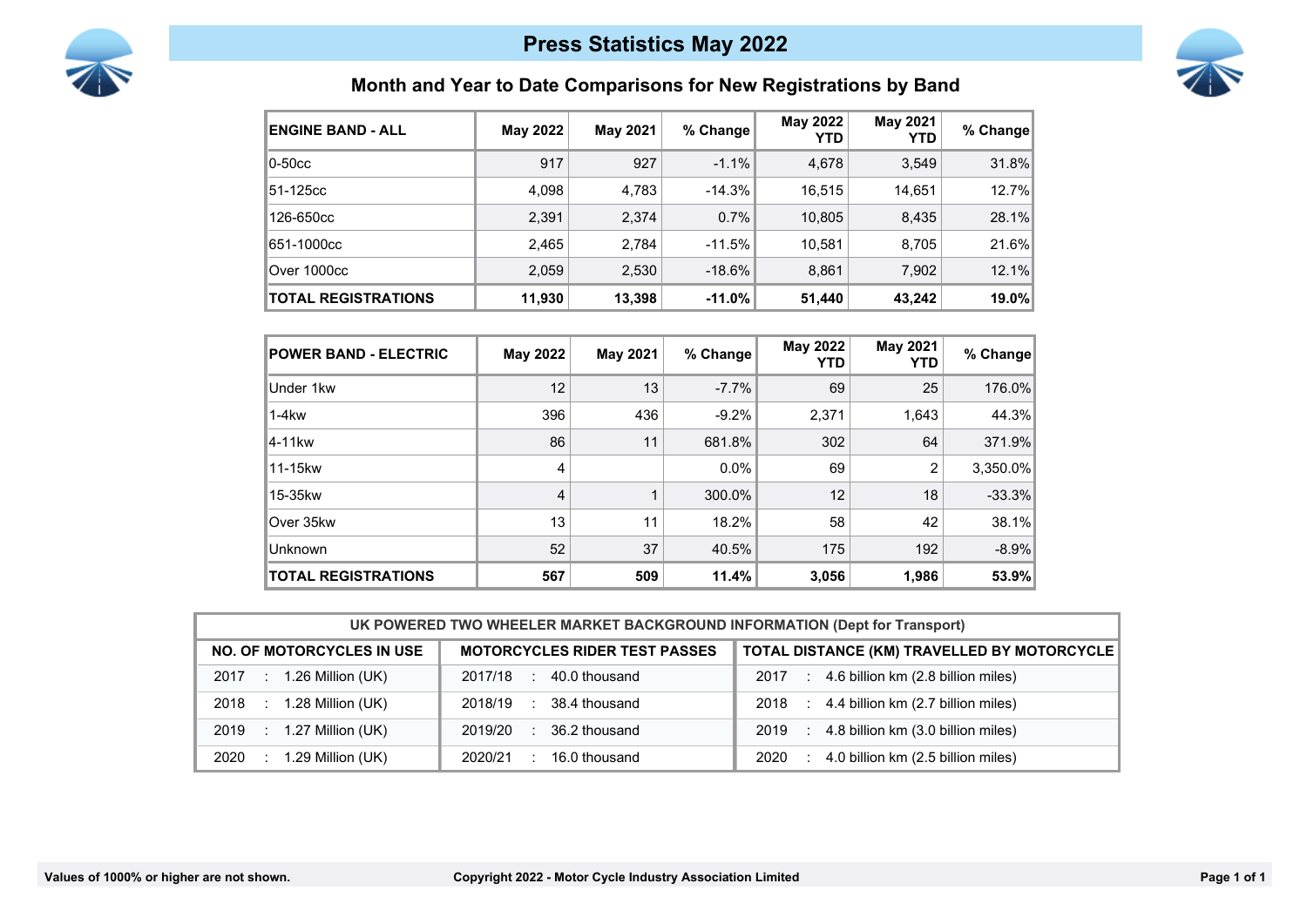



## **May 2022 Top Registering Vehicles**

| <b>IMOPED</b>   | <b>HIGHEST REGISTERING MODEL THIS</b><br><b>MONTH WITHIN EACH STYLE</b> | <b>May 2022</b> |
|-----------------|-------------------------------------------------------------------------|-----------------|
| <b>NAKED</b>    | Vmoto SUPER SOCO TSX                                                    | 10              |
| IOTHFR          | Sur-ron LIGHT BEE                                                       | 35 <sub>1</sub> |
| <b>ISCOOTER</b> | Stirling Eco M1 ELECTRO RIDE                                            | 42              |

| <b>HIGHEST REGISTERING MODEL THIS</b><br><b>MOTORCYCLE</b><br><b>MONTH WITHIN EACH STYLE</b> | May 2022 |
|----------------------------------------------------------------------------------------------|----------|
| <b>ADVENTURE</b><br>BMW R 1250 GS ADVENTURE                                                  | 136      |
| <b>COMPETITION</b><br>KTM 300 EXC TPI                                                        | 28       |
| <b>CUSTOM</b><br>Royal Enfield METEOR 350                                                    | 149      |
| <b>IMODERN CLASSIC</b><br>Royal Enfield CLASSIC 350                                          | 131      |
| <b>NAKED</b><br>Honda CBF 125 M                                                              | 235      |
| ROAD SPORT<br>Suzuki GSXS 1000 T                                                             | 148      |
| <b>SCOOTER</b><br>Yamaha NMAX 125                                                            | 395      |
| TOURING<br>Honda NT 1100                                                                     | 90       |

| <b>MAJOR BRANDS</b> | May 2022 |
|---------------------|----------|
| Honda               | 2,084    |
| Yamaha              | 1,508    |
| Triumph             | 1,014    |
| <b>BMW</b>          | 681      |
| Royal Enfield       | 582      |
| Lexmoto             | 577      |
| Kawasaki            | 570      |
| <b>KTM</b>          | 553      |
| Suzuki              | 352      |
| Ducati              | 344      |

| <b>ITRICYCLE</b> | <b>HIGHEST REGISTERING MODEL THIS</b><br><b>MONTH WITHIN EACH STYLE</b> | <b>May 2022</b> |
|------------------|-------------------------------------------------------------------------|-----------------|
| IOTHFR           | BRP CAN-AM RYKER 900 ACE                                                | 8               |
| <b>ISCOOTFR</b>  | Yamaha TRICITY 300                                                      | 26              |

| <b>ICE ENGINE BAND</b>            | <b>HIGHEST REGISTERING MODEL THIS</b><br><b>MONTH WITHIN EACH ENGINE BAND</b> | May 2022        |
|-----------------------------------|-------------------------------------------------------------------------------|-----------------|
| $\overline{0}$ -50 $\overline{c}$ | Lexmoto ECHO 50                                                               | 30 <sup>1</sup> |
| 51-125cc                          | Yamaha NMAX 125                                                               | 395             |
| 126-650cc                         | Royal Enfield METEOR 350                                                      | 149             |
| 651-1000cc                        | Suzuki GSXS 1000 T                                                            | 148             |
| Over 1000cc                       | BMW R 1250 GS ADVENTURE                                                       | 136             |

| <b>ELECTRIC POWER BAND</b> | HIGHEST REGISTERING MODEL THIS<br><b>MONTH WITHIN EACH POWER BAND</b> | May 2022 |
|----------------------------|-----------------------------------------------------------------------|----------|
| Under 1kw                  | Keeway E-ZI MINI                                                      | 10       |
| 1-4kw                      | Vmoto SUPER SOCO CPX                                                  | 52       |
| 4-11 <sub>kw</sub>         | Silence S01                                                           | 21       |
| l11-15kw                   | BMW CE 04                                                             |          |
| l15-35kw                   | Zero Motorcycles FXE ZF7.2                                            | 3        |
| Over 35kw                  | Energica EVA RIBELLE                                                  |          |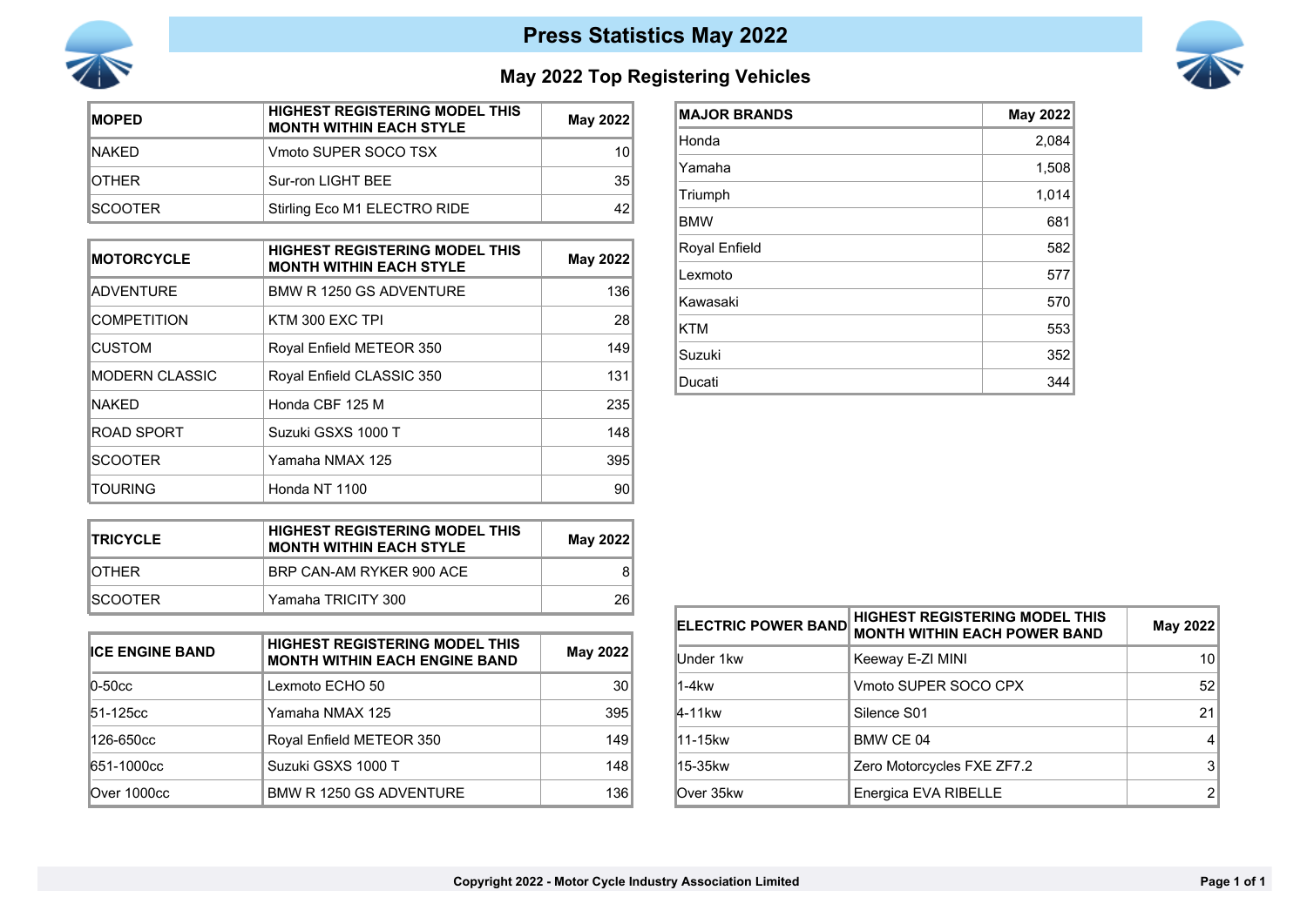

### **Definitions**



#### **Moped**

In law, a two or three\* wheeled vehicle, having a maximum speed of 28 mph, maximum engine capacity 50cm3 or maximum power of 4kW. Rider must be aged 16 or over. ECWVTA Categories L1 & L2.

#### **Motorcycle**

In law, a two or three\* wheeled vehicle that is not a Moped. Riders must be aged 17 years or over. ECWVTA Categories L3 & L4.

#### **Tricycle**

In law, a three or four\* wheeled vehicle with symmetrically arranged wheels, that is not a Moped and is less than 1000kg. ECWVTA Category L5.

#### **Adventure**

These bikes are predominantly designed and capable for on-road use but have some capability for off road use. Often they will have features similar to machines included in the Touring category e.g. fairings, luggage carrying capacity etc.

#### **Competition**

These bikes encompass trials, enduro and trail bikes designed for off-road or cross-country competition.

#### **Custom**

These machines include 'cruisers' and 'choppers'. They feature high handlebars, low seat height, forward footrests and minimal body panels. They often have a V-twin engine.

#### **EPAC**

Electric Power Assisted Cycles which are classed as mopeds, with pedals and power between 250-1000w.

#### **Modern Classic**

These machines are either built to the specifications similar to an earlier era or styled to look that way.

#### **Naked**

Road machines have little or no fairing and a more upright riding position. Includes Supermoto and Pit Bikes.

#### **10 Road Sport**

Designed with the latest race bike technology, they feature full fairings and low handlebars and riding position and are sometimes referred to as race replicas. Includes machines that fit between sport and touring categories. Typical features include full or partial fairings.

#### **11 Scooter**

Typically have an engine, as an integral part of the rear suspension or the chassis is a step-through type, irrespective of cc or wheel size. Includes all types of transmission. Can be a Moped, Motorcycle or Tricycle.

#### **12 Touring**

Machines designed for long-distance riding, typically featuring luggage carrying capability as standard and a comfortable seating position for rider and pillion.

#### **13 Other L-Cat**

Three or four wheeled vehicles designed for commercial or leisure use, other than Scooters. Includes microcars.

#### **14 Notes**

\* Where additional wheels are present, ie 3 wheels on a motorcycle, they are considered to be a single point of contact, in most cases.